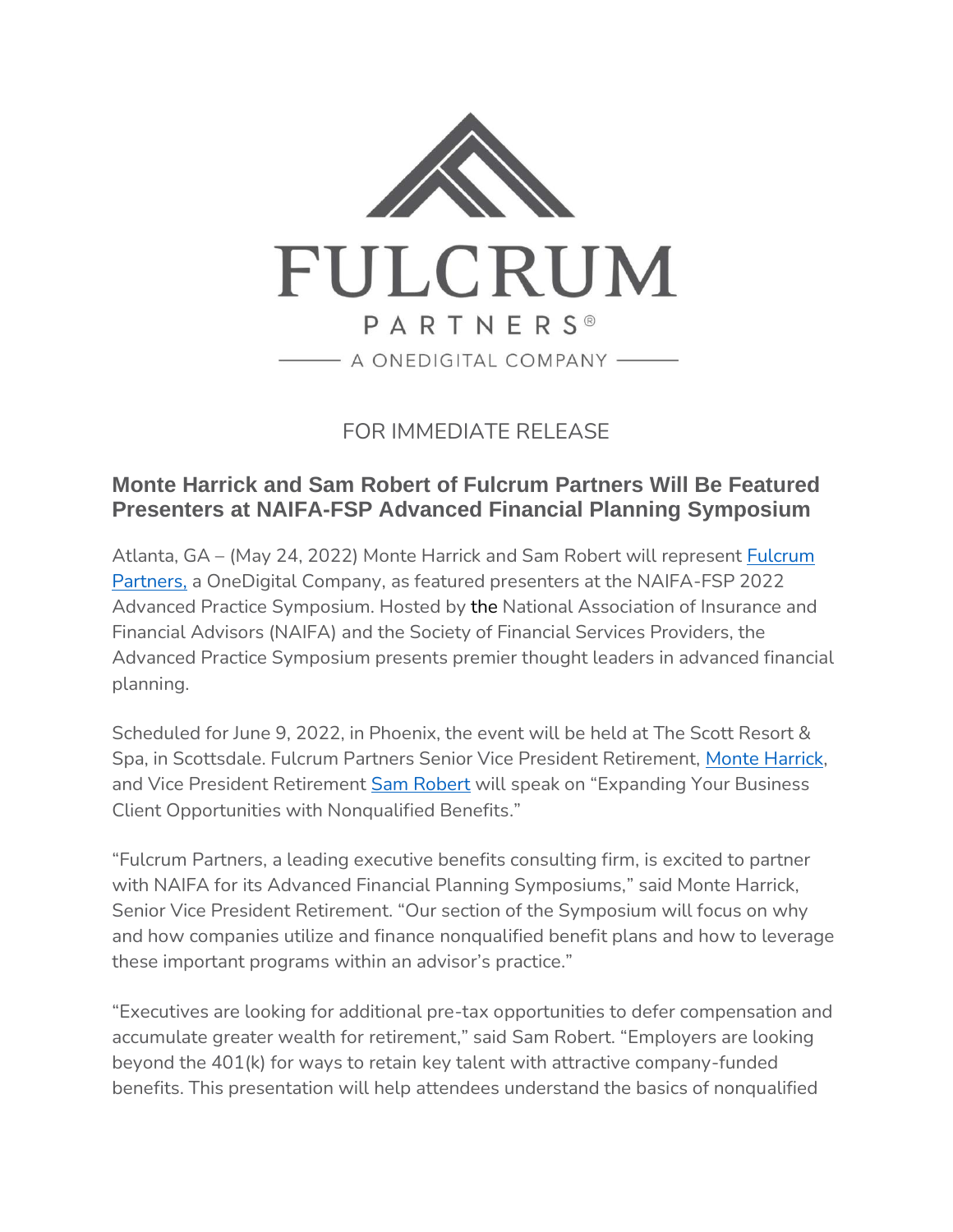benefits and how these benefits assist client companies with recruiting and retaining top talent."

The Society of Financial Service Professionals and the National Association of Insurance and Financial Advisors created the Center of Excellence to offer the Advanced Practice Symposia Event Series, to ensure that insurance agents and financial advisors have the most up-to-date information and access to leading experts for complex cases. Symposia attendees may be eligible for Continuing Education Credits (CEUs) in Insurance and Legal (CLE), Accounting (SPE), CERTIFIED FINANCIAL PLANNER™ CFP and Professional Recertification.

Other distinguished presenters include Mark Massey, Vice President SMA Services and Andrew Rinn, VP Advanced Markets and Competition & Case Design Ameritas. More information and online registration for the Symposia are available on the NAIFA website [https://apc.naifa.org/.](https://apc.naifa.org/) A future Symposia event is scheduled for September 29, 2022, in Philadelphia.

Learn more about Monte Harrick, Sam Robert and other executive benefits team members at Fulcrum Partners, a OneDigital Company [\(fulcrumpartnersllc.com/team/\)](https://fulcrumpartnersllc.com/team/). To better understand how organizations and executives can benefit from nonqualified [deferred compensation](https://fulcrumpartnersllc.com/409a-nonqualified-deferred-compensation/) (NQDC) plans, follow [Deferred Compensation News](https://www.fulcrumpartnersllc.com/news/)*.*

## **About Fulcrum Partners, a OneDigital Company**

Fulcrum Partners (fulcrumpartnersllc.com). With a team of experienced industry professionals who serve with diverse skillsets, targeted experience and in-depth expertise in executive compensation and benefits consulting, the financial professionals at Fulcrum Partners, a OneDigital Company, focus on an integrated approach to the design, financing and plan administration of executive benefits programs. Originally founded in 2007, today the company is part of the OneDigital advisory firm and has executive benefits advisory offices in Atlanta, Georgia; Chicago, Illinois; Charleston and Bluffton, South Carolina; Cleveland, Ohio; Delray Beach, Orlando and Ponte Vedra, Florida; Los Angeles and Irvine, California; Portland, Oregon; Salt Lake City, Utah; Dallas/Fort Worth, Texas and Washington D.C.

## **About OneDigital**

OneDigital delivers strategic advisory consulting and technology-forward solutions to more than 85,000 employers across the nation. As employee health care, wellness,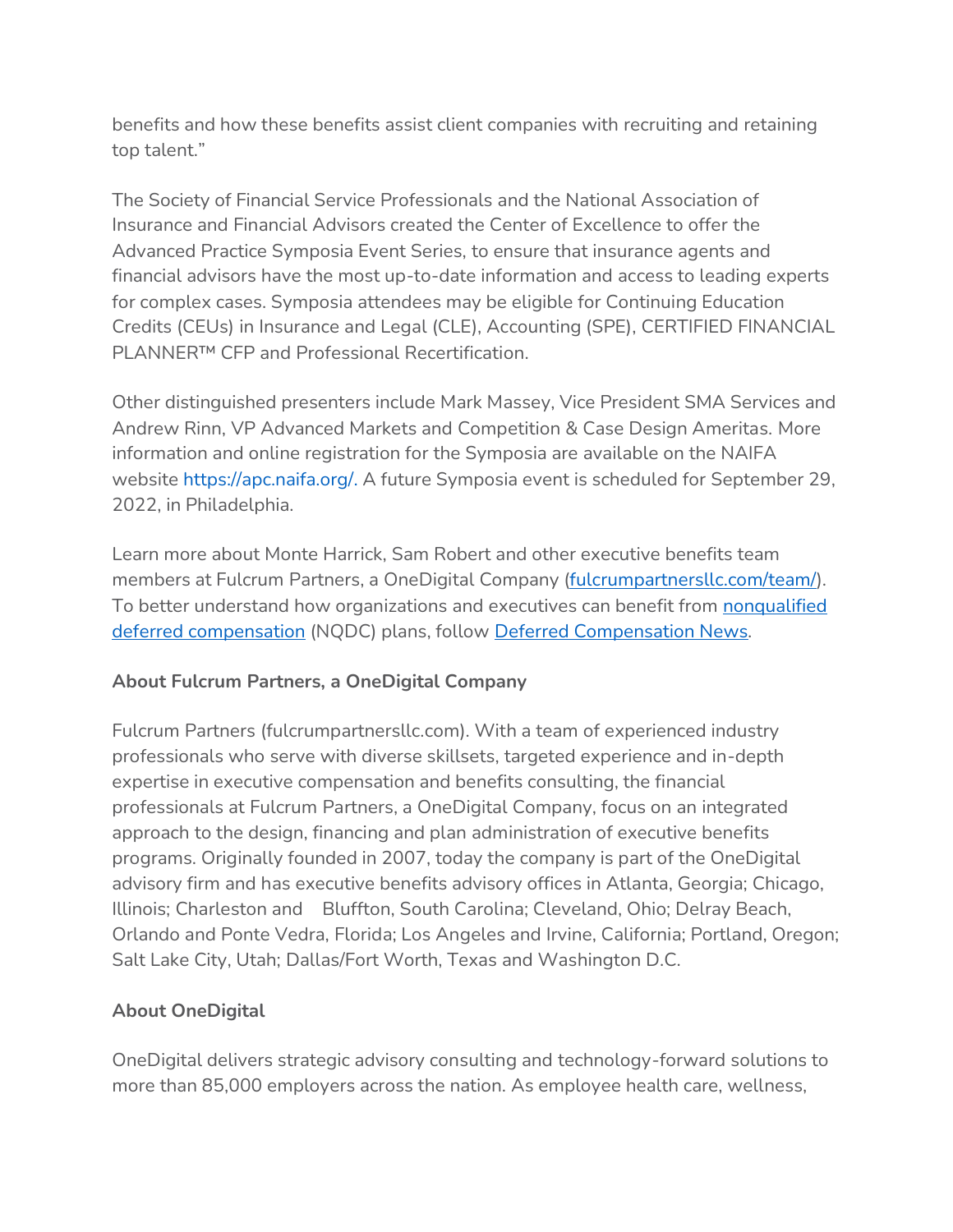and workplace benefits continue to converge, businesses of all sizes have relied on OneDigital's exceptional advisory teams for counsel in employee benefits, wellbeing, human resources, pharmacy consulting, property and casualty solutions, as well as the retirement and wealth management services provided through OneDigital Investment Advisors. OneDigital's commitment to technology and innovation enables its 3,000 advisors to deliver the most modern and intuitive customer experience anywhere in the industry.

OneDigital has been named as a Best Place to Work in Insurance by Business Insurance. For more information, visit [OneDigital.com.](http://www.onedigital.com/)

*This material has been prepared for informational purposes only, and is not intended to provide, and should not be relied on for, accounting, legal or tax advice. Any tax advice contained herein is of a general nature. You should seek specific advice from your tax professional before pursuing any idea contemplated herein.*

Securities offered through Lion Street Financial, LLC (LSF) and Valmark Securities, Inc. (VSI), each a member of **[FINRA](http://www.finra.org/)** and **SIPC**. Investment advisory services offered through CapAcuity, LLC; Lion Street Advisors, LLC (LSF) and Valmark Advisers, Inc. (VAI), each an SEC registered investment advisor. Please refer to your investment advisory agreement and the Form ADV disclosures provided to you for more information. VAI/VSI, LSF and CapAcuity, LLC. are non-affiliated entities and separate entities from OneDigital and Fulcrum Partners.

Unless otherwise noted, VAI/VSI, LSF are not affiliated, associated, authorized, endorsed by, or in any way officially connected with any other company, agency or government agency identified or referenced in this document. [Lion Street](https://lionstreet.com/wp-content/uploads/2021/05/Lion-Street-Advisors-Form-CRS-2020-10-30.pdf)  [Advisors](https://lionstreet.com/wp-content/uploads/2021/05/Lion-Street-Advisors-Form-CRS-2020-10-30.pdf) [Lion Street Financial](https://lionstreet.com/wp-content/uploads/2021/05/Lion-Street-Financial-Form-CRS.pdf)

Contact: Steve Broadbent 770.813.0750 [press@fulcrumpartnersllc.com](mailto:press@fulcrumpartnersllc.com)